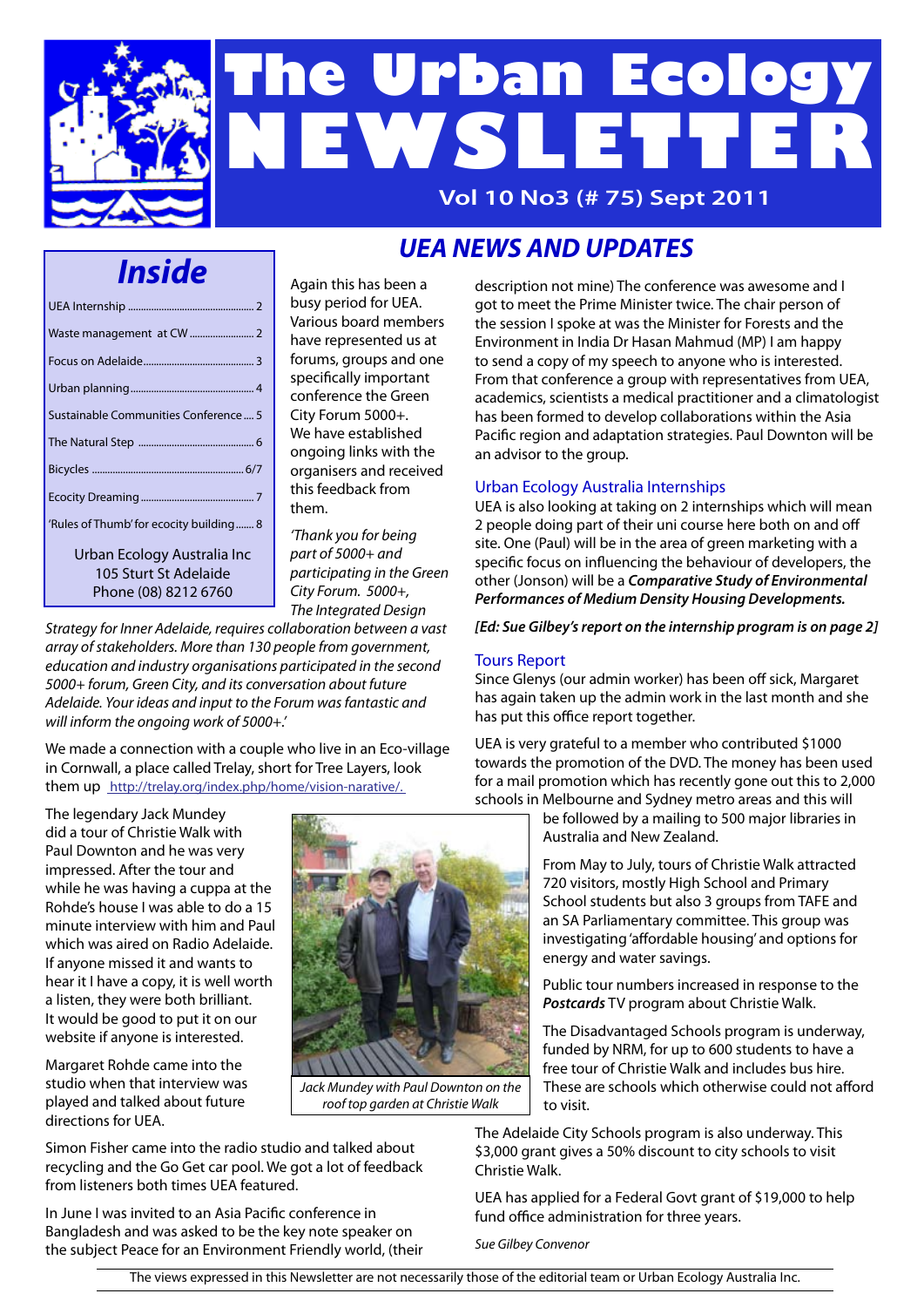#### *UEA Internship: Comparative Study of Environmental Performances of Medium Density Housing Developments.*

Urban Ecology Australia's vision is the transformation of human settlements into ecological cities – vibrant, equitable, socially supportive, ecologically sustaining and economically viable communities.

#### Context/Aims

Medium density residential development has been a growing trend in urban and peri-urban developments in Australia in the recent decades. Despite the increasing growth, little work has been done to quantify the impacts of this particular development towards the environment: modern conventional houses tend to lack resource-efficient appliances, while at the same time the more recent eco-housing development's performance were known to be anecdotal, lacking factual statistics.

This study aims to address this issue by comparing the environmental performances of various residential developments. The comparison allows an in depth analysis of the differences between the various developments, relating to its residential behaviour towards the environment. As well, it allows one to explore possible methods of improving the current norms in housing development and everyday household practices.

#### General Methodology

Three developments will be compared for this study.

- Christie Walk
- Whitmore Square Affordable Eco Housing
- A Conventional Development in Mawson Lakes

#### Building performance – energy usage, water usage, and waste disposal

Data audits of energy will be collected from the studied sites for quantitative comparison via approval of corporate bodies governing the development and participating residents. The data will then be compared against each other for an understanding of its variation, taking the site's background information and its resident's answers into account during analysis.

#### Residential behaviour towards the environment

Qualitative surveys will be conducted on participating residents of the development, as well to be conducted during community open events within the residential site. As well, a further survey of residents who are outside the chosen sites will be conducted for an understanding of the general demographic behaviour towards the environment, as well as to attain a larger variation in the survey data. This is conducted to understand the residential practices that results in the site's environmental performance.

#### Behavioural change opportunities created by each development

The study will also explore the everyday practices of the residents of both desired sites that would be beneficial and sustainable towards the environment, and would incorporate it in the final report as suggestions. Part of the residential qualitative analysis would seek to gather such information, seeking to understand the residents' practices such as energy efficiency, waste management, water usage, etc.

Effectiveness of existing environmental rating toolsets and embodied building construction

The current mechanisms for rating building environmental outcomes, such as Greenstar and NABERS, will be assessed against the data collected of the specific site in evaluating its relevance and effectiveness.

The study will also focus on the various materials utilised and the appliances installed within the dwelling to evaluate its overall effectiveness and/or durability on the long term. This will include case studies of construction that are similar to the development sites studied.

#### **Output**

Apart from the academic output of the intern, a project report will be produced at the end of the duration of the internship. A presentation regarding the findings of this study will also be presented towards the participating communities. The project review, along with the data collected as part of this project, will be archived for future potential projects that would address its specific or relevant elements.

## *Waste Management & Recycling - Christie Walk scores well!*

The Adelaide City Council recently did a comprehensive survey of the success of their efforts to save on the amount of rubbish that goes to landfill instead of being recycled.

At a 'feedback session' held at Christie Walk, ACC staff reported:

- *• the state target in SA is to recycle 75% of our waste (by weight).*
- *• Christie Walk recycled 85.7% of its waste, partly through what was diverted to compost and to other recycling efforts outside of what goes in the yellow lid bins.*
- *• And importantly, the contamination rate was only 0.5%!!*

The 3 other apartment complexes in the survey recycled roughly between 20% and 50% of their waste. However the rate of contamination, ie incorrect items put in the recycling bins, was also around the same level, not lower than 20%. Unfortunately when the contamination rate is over 10% the whole load must be rejected.

The professional auditor who did the survey was so excited by some things CW did he took photos of them - such as

- collecting plastic bottle caps into a clear plastic container
- collecting metal screw caps and beer bottle tops into a metal can with a clear plastic lid over it
- securing polyurethane beads (used for protective packaging) in a clear plastic bag

All these things help people to sort items efficiently on the fast-moving waste conveyor belt, and result in less material going to landfill. I should add these were individual efforts I was not aware of, and we had not known to recommend them.

Things we now know NOT to do...

- DON'T put TISSUES in the recycling (health risk), put them in the compost where they no longer are a risk.
- if you collect your recyclable items in a plastic bag, DON'T leave the plastic bag in the yellow bin. The sorters can't risk needles or broken glass possibly being inside a bag in the yellow bin, so it will go to landfill with all its contents. So, empty it into the yellow bin and reuse the bag - or put it in our SOFT PLASTICS bin.

Urban Ecology Newsletter Vol10 No 3 (#75) 2

*Simon Fisher*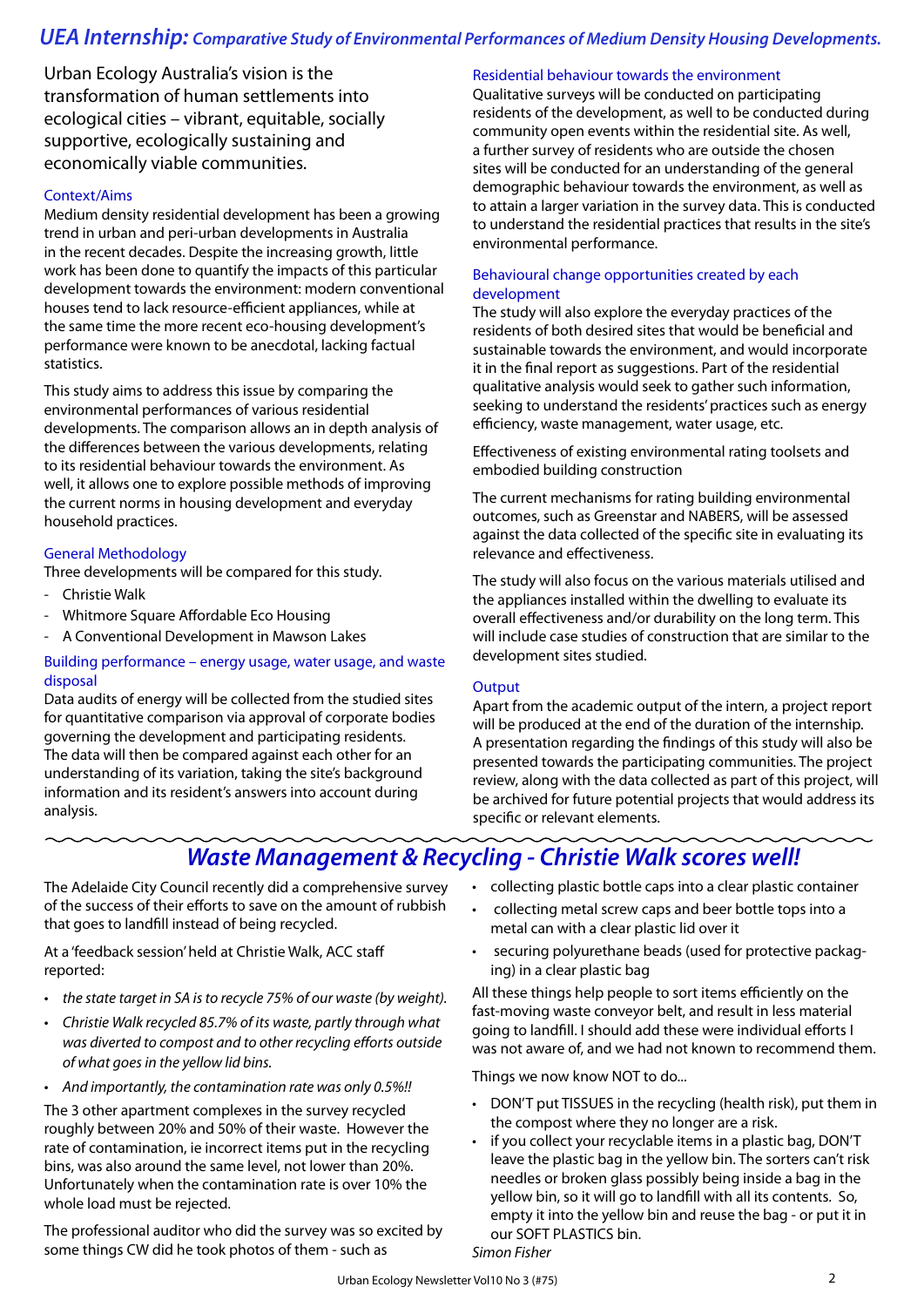## *Focus on Adelaide*

#### Waste Management at the Adelaide Central Markets

Currently, 12% of the Central Market's waste stream is categorised as General Waste and goes to Landfill.

There are 6 other categories:

- Cardboard compacted and baled onsite, as much as 8 tonnes on the busiest days
- Combined beverage containers which carry a deposit, other "hard" plastics and metals
- Fats and oils collected in grease traps, contractors pump and process so material can be composted
- Organic fruit, vegetable and food waste, tea leaves and coffee grounds, for composting
- Polystyrene compacted and baled onsite, reused for CD cases in China
- Soft plastics all other clean plastic. Compacted and baled onsite

The operation is fast and efficient, located beneath the north-west carpark ramp. The aim is to improve the system so that soon the General waste going to landfill will be reduced to 5% of total.

As this operation is dependent on more than 300 individuals being informed/trained in the best techniques to manage the waste from their particular stall, communication and cooperation are essentials - but it's working well and offers an encouraging example of what can be done.

Thanks to Simon for teeing things up so the CW recycling program is now better and easier. CW is now able to deliver soft plastics to the Market for recycling.

*Kingsley Knott*

#### Adelaide - the Carparking capital?

Did you know that Adelaide is the carparking capital of Australia and is this what we want? In an article by Lord Mayor Stephen Yarwood (*City Messenger 25 Aug 2011*) he reports that Adelaide's 41,000 carparks outnumber all other capital cities even outdoing Sydney's 30,000! The mayor hears a constant demand for cheaper parking and yet Adelaide's parking fees are lower than in most of the others cities (especially Sydney at \$20 per hour)!

The cost of parking is only the tip of the iceberg as the real cost to our society, from pollution, traffic congestion, physical inactivity (Australia already has the second highest rate of obesity in the world), car accidents and time wasted sitting in traffic, is extremely high and shared by everyone, car driver or not. Another unfortunate effect of more and cheaper carparking is that it becomes more attractive for people to bring a car into the city and this decimates public transport.

Lord Mayor Yarwood also questions drivers' expectations about car use and parking and its sustainability for the future of Adelaide if we want a quality place to live, work or visit. Instead of building another carpark the Council is planning to redevelop Rundle Mall believing that it can support business more by attracting people to the city with improved facilities and less congestion.

As a resident of the City I applaud this questioning of car dependence in Adelaide and would like to see more emphasis on 'cycle and pedestrian priority' streets and lanes in all areas of the city and suburbs.

In response to an email the Lord Mayor says: "the key to the change has to be a gradual change over time - a 10 - 20 year community vision. Council and the State government are moving in the right direction but a little too slowly…"

*Margaret Rohde*

#### More from the Green City Forum 5000+ (see p1)

The Integrated Design Strategy for inner Adelaide is supported by the Department of Regional Australia, Regional Development & Local Government and is a joint initiative of the South Australian Government and the Adelaide City Council, in association with the seven councils adjoining Adelaide.

> see GreenCity forum -case studies FROM: Knowledge Base Recommendations Report 2011 www.5000plus.net.au

One of the reports to the forum comes from Pooran Desai, author of *"One Planet Communities'*

*'We have sometimes become too focused on energy-efficient buildings rather than looking at the bigger picture. We must grasp opportunities such as to reduce car dependence to bring large CO2 savings as well as to create better place to live.' p.26 Communities with fewer cars and car-free communities bring multiple benefits. As well as reducing CO2 emissions, we can create places which promote well-being by encouraging walking, cycling neighbourliness and better, safer, quieter, cleaner public space. Building communities based around people rather than the car is also cheaper and saves residents money long term.' p.124*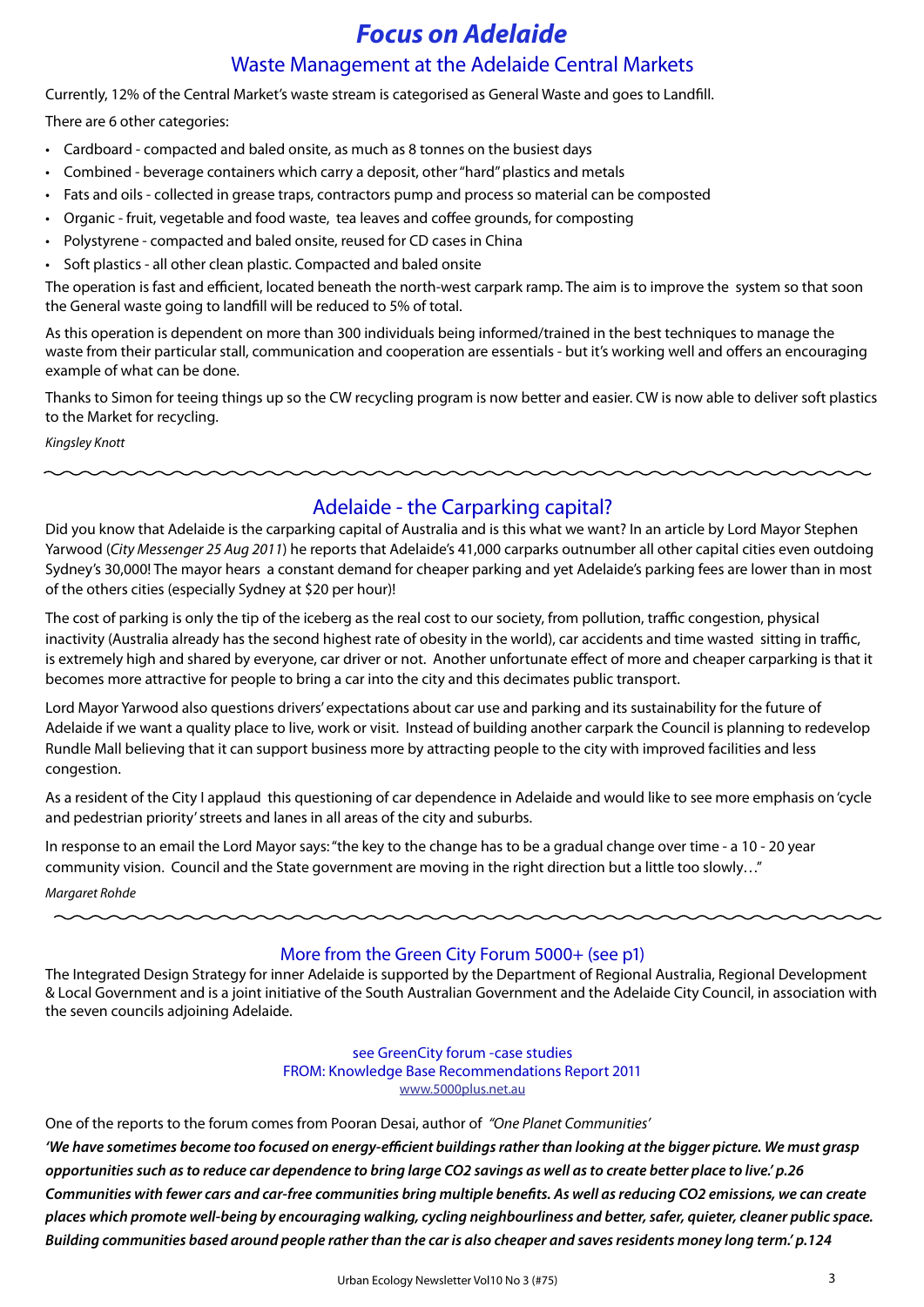## *URBAN PLANNING - Is it important and can it make us happy?*<br>This article is written by Adelaide Deputy Lord Mayor David Plumridge who writes a regular update after each

Adelaide City Council meeting. *(copied by permission)*



I am currently reading a book (*"Who's Your City"* by Richard Florida) that makes the point that PLACE forms the third leg in the triangle of our well-being, alongside our PERSONAL RELATIONSHIPS and our WORK. In fact we make 3 critical decisions which shape our lives and our degree of happiness. The first is our career and work, the second is our

personal relationships and thirdly is **where we choose to live.** Florida argues that the place we choose to be - and of course it may change at various stages in our lives – is an important contributor to what makes us happy. And that is where urban planning comes in. Half of the world's people now lives in cities and in Australia this figure is even higher with over 75% choosing an urban (or suburban) lifestyle. **Hence, how we plan our cities is a vital element in what makes us happy**.

So we should agree that urban planning is important. And as your happiness is at stake you need to have a say in what sort of a place the planners offer up. You can do this by engaging with the process whenever you have a chance (such as consultations like *Picture Adelaide* and *5000+*). It is also important that Local Government continues to be the driver of local planning and is not taken over by other spheres of government or worse, by well-meaning but unaccountable bodies.

**Recognising the importance of strategic urban planning for our cities, the Council of Australian Governments (COAG) Meeting in December 2009 agreed to reforms to ensure that our capital cities are well-placed to be globally competitive, productive, sustainable, liveable and socially inclusive and are well-placed to meet future challenges and growth. Three high level goals have been set, productivity, liveability and sustainability.** 

A key conclusion of the COAG Report is the importance of developing a **Vision** for our city, how we want it to develop and the need for the community to buy into that visioning process. In other words what kind of a city will make us happy?

So what do we mean when we talk about Urban Design? Do citizens, elected members and urban planners all mean the same thing? I doubt it but I am going to try to define it with the help of the ADC Forum Cities Report 2010 *"Urban design encompasses the buildings, places, spaces and networks (both public and private) that make up our towns and cities and the way people use them." There are 8 core elements of urban design:*-

- 1. Local Character This is the distinctive identity of a particular place that results from the interaction of many factors, including built form, people, activity, heritage and history. eg North Adelaide Historic Zone, The South-West community, The Hindley St night life area, The Central Market.
- 2. Connectivity The physical conditions facilitating access within a region, city, precinct, or neighbourhood. eg Wide grid-pattern roads, undeveloped laneways, inadequate, poorly-maintained footpaths, incomplete bicycle lanes, an abundance of car parks, poor cross-city connectivity, pedestrian unfriendly streets.
- 3. Density The concentration of population and activity in an area. There is a disparity in city densities; we need to consider controlling not only maximum but also minimum heights to achieve an overall increase in density without being overrun by totally inappropriate skyscrapers.
- 4. Mixed Use Where a variety of different living and working activities are in close proximity within a neighbourhood. Maybe MU has merit but there are many downsides. The juxtaposition of residential units (including students) with night entertainment venues, licensed night clubs with colleges and many others leave a lot to be desired.
- 5. Adaptability -The capacity of urban buildings, neighbourhoods and spaces to adapt to changing needs. Adelaide has many older buildings crying out for adaptive re-use and the activation of disused upper floorspace.
- 6. High Quality Public Realm All parts of the physical environment of cities and towns that the public has access to and that form the setting for community life. We have 'feast and famine'! North Tce is a 'feast', Victoria Square is a 'famine'. We just have to invest more.
- 7. Integrated decision-making Integration within and between organisations involved in urban policy, planning and implementation of the different urban design elements. As a result of renewed interest by the Federal Government in building better cities ( after the drought years of John Howard), a commitment by the State and City Council through the Capital City Committee, we have joint funding of Strategic Plans for Adelaide & the Rim Councils to be delivered by the Integrated Design Commission.
- 8. User participation The public consultation process and other forms of involvement in urban design projects. The Council is looking for new ways to engage with the community and has recently introduced Picture Adelaide together with Facebook and Twitter pages as well as maintaining the more traditional modes of communications.

**The qualities of Urban Planning would be incomplete without the essentials of social inclusion, equal opportunity for all and living within global emission constraints. Then we may have all the elements required for a happy life.**

*David Plumridge*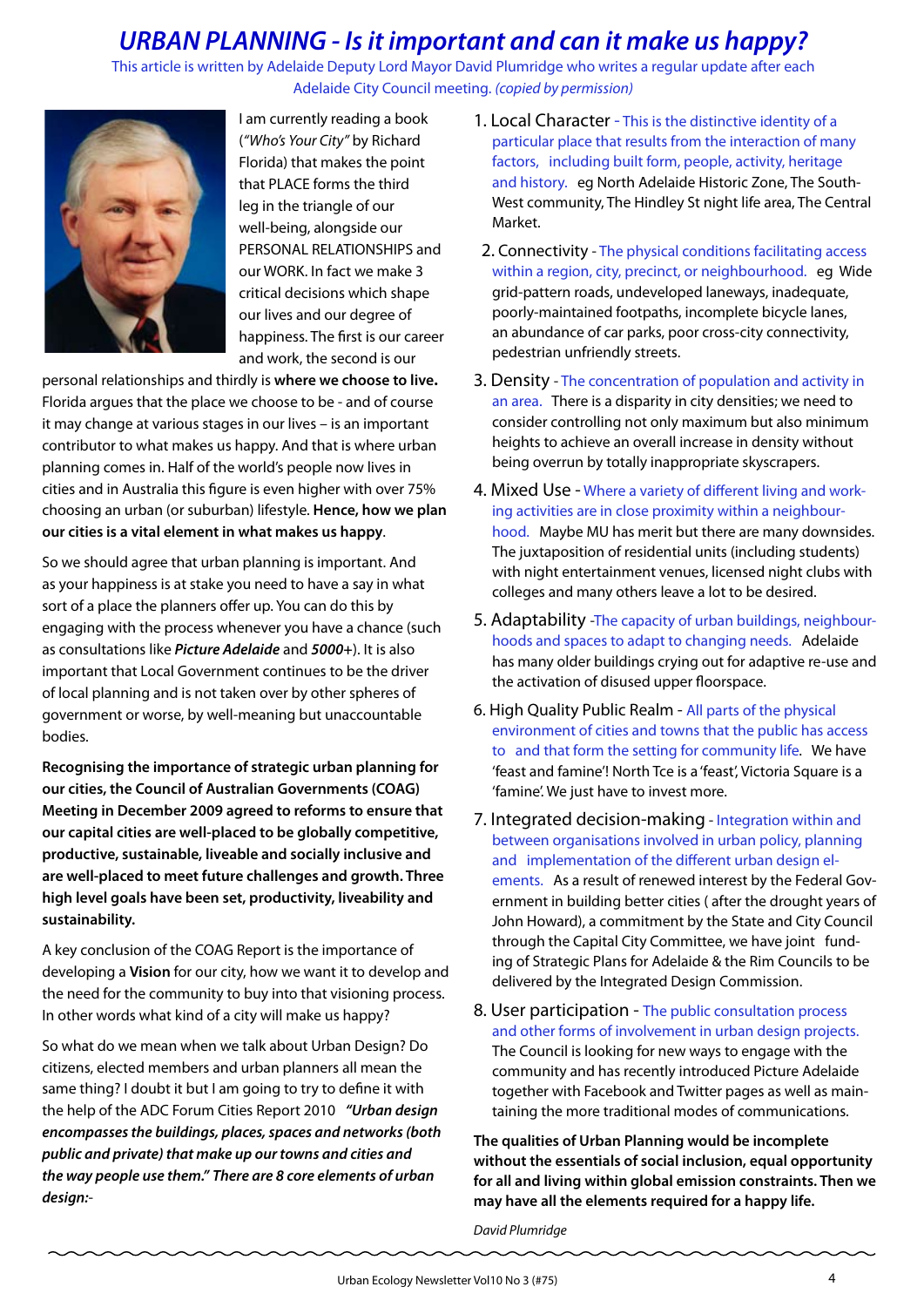## *Sustainable Communities Conference in Adelaide*

This recent conference arranged by the Property Council of Australia featured two major international speakers. A number of the conference participants also visited Christie Walk, hosted by Paul Downton and travelling on the Adelaide City Council's 'Tindo' solar bus.

#### Alan Boniface from Vancouver

#### Principal Partner of Dialog integrated design team and President of the Urban Land Institute

There's a lot we might learn from 120 year old Vancouver, one of the world's most liveable cities. Faced with geographical limitations on all sides – mountains, ocean, the US border – Vancouver wisely chose some years ago to restrict urban sprawl and protect adjacent agricultural land to help feed the city into the future. As a result the city now features high buildings with extremely high living density, despite being in a high seismic activity zone.

In 1968 Vancouver became the only North American city to reject a major freeway plan. They have radically reduced car use, and are still reducing it. Less than a third of residents drive to work, and the excellent tram network is still going strong. Greenhouse gas emissions per capita are around 5 tonnes (compare Sydney 20t and the Australian average 15t).

One critical lesson has been the importance of making exceptional public space, world class so it lasts. Planning is well controlled and the focus is on public benefit. Since 1975 there have been several major mixed use projects, especially on the harbour frontage, incorporating offices and residential towers set on a broader 'podium' of shops at street level. View protection guidelines are enshrined in law.

Vancouver is currently experimenting with whether bikes should have separate lanes or not, but the traffic hierarchy is already clearly defined… walking first, followed by cycling, public transport, business deliveries and LASTLY private cars. Imagine that in a city near you!

#### Fred Kent from New York

#### Founder and President, Project for Public Spaces

PPS is a nonprofit planning, design and educational organisation dedicated to helping people create and sustain public spaces that build stronger communities. Their pioneering 'Placemaking' approach helps citizens transform their public spaces into vital places that highlight local assets, spur rejuvenation and serve common needs.

They have completed projects in over 2500 communities in 40 countries and all 50 US states, partnering with public and private organizations, federal, state and municipal agencies, business improvement districts, neighborhood associations and other civic groups. PPS has become an internationally recognized centre for resources, tools and inspiration about Placemaking.

Some key points from Fred's address:

'placemaking' is turning a place you never want to go into one you never want to leave

'the community is the expert'. Placemaking empowers each local community to create its own successful public spaces using their many disciplines and skills

'you have to turn everything upside down to get it right side up' – for example have 9ft long park benches instead of 4ft ones, so people are more willing to share a bench

'in a good public space people will take off their shoes, people will be affectionate

'the power of  $10'$  – a good public space has at least  $10$ things to attract people, some at different times of day or night

'water is good. People need to be able to touch it and put their feet in it

'turn streets into places. Encourage shared use traffic mix with eye contact and negotiation instead of car priority highly controlled with lights and signs. It works!'

Visit http://www.pps.org for more info and their free newsletter. *Simon Fisher*

## *At last some good news!*

Are you (like me) sick of negative, sensationalist or celebrity news?

Ode Magazine for Intelligent Optimists has started a new service called Odewire which finds positive stories and presents them online. It uses new semantic technology that sifts the content in major news sources. The background story with a short video clip explaining this is at

http://www.odemagazine.com/blogs/intelligent\_optimist/31143/odewire\_is\_the\_realization\_of\_a\_long\_held\_dream&?utm\_source=ni-enewsau-2011-06-21&utm\_medium=email-html&utm\_content=body&utm\_campaign=new-internationalist-enews-oz-shop Or you can go straight to www.odewire.com and read some of the positive news stories.

#### *Simon Fisher*

#### *24 hours of reality*

On **September 15**, The Hon Al Gore, will bring together 23 personally trained Presenters from around the globe for 24 Hours Of Reality. This global event will focus the world's attention on the full scope and scale of the climate crisis, dispelling doubt and putting the issue front and centre in public consciousness.

Join us online to watch Climate Reality Australia presenter Vanessa Morris as she brings to life the climate realities facing our country. Streamed live from Canberra from 7pm EST on Thursday September 15, this one hour Australia showcase will also feature ACF CEO Don Henry.

http://climaterealityproject.org for information on how to host your own viewing party and invite friends along!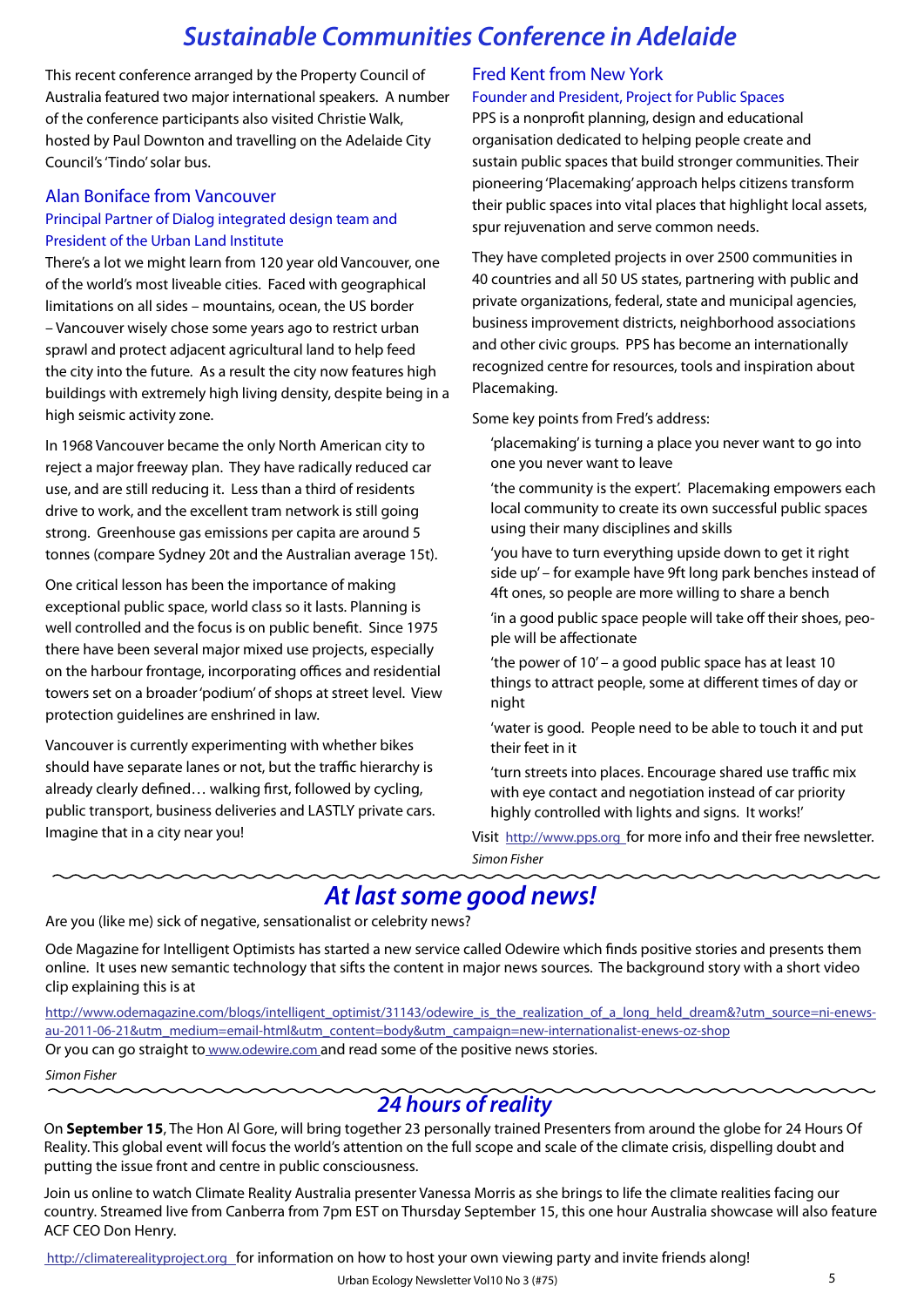## *The Natural Step*

The *Natural Step*, sounds a little like a brand of footwear doesn't it? The Natural Step, however, is concerned with footprints of a much larger kind and is in fact an internationally respected environmental framework that helps businesses and communities develop a sustainability platform for themselves, one that treads lightly on the planet and is beneficial rather than degrading.

The *Natural Step* is a not-for-profit organisation that uses science based principles to create an environmental framework. It was developed by Dr. Karl-Henrik Robèrt, a Swedish doctor and child cancer scientist in the 1980s, who had observed how families and communities worked together to provide a support base for the cancer sufferer and wondered *" What if we could use our agreement on the basic understanding of cells as a platform to understanding the requirements for the continuation and well-being of human life? From the perspective of that smallest unit of life, that merges us in a way that goes beyond politics and belief systems, we could build consensus among governments, business people and environmentalists what must at least be agreed to safeguard prosperous life"* 

He put his thoughts onto paper and sent his proposal to a broad range of ecologists, scientists, chemists and doctors around Switzerland. Twenty one drafts later, a consensus was reached and The *Natural Step* was born.

From this foundation document, Dr Robèrt created the The *Natural Step* framework based on a number of system conditions to achieve sustainability, and employed others to help him create a not-for-profit organisation that continues to grow from strength to strength nearly twenty years later.

The organisation now has 11 offices worldwide including Australia and has worked with city councils, private businesses, communities and educational institutions in the development and practical application of the framework. One of the most well known of these would have to be their work with the resort municipality of Whistler in North America, who used the *Natural Step* framework to develop an environmental management system for the Olympic & Paralympic games in 2010.

If you would like to know more about The Natural Step and a full description of the systems conditions that Dr Robèrt and his team have developed, check out

#### www.thenaturalstep.org

or contact the Australian office in Geraldton, ph 0466 315 846, tracy.lydiatt@thenaturalstep.org

*Carolyn Brown*

### *How can cities help save the future?*

In the last Urban Ecology newsletter (May 2011) we wrote of the TED phenomen as a remarkable annual global event that moves from one city to the next, under the banner of Ideas worth spreading - riveting talks by remarkable people, free to the world.

Alex Steffen shows some cool neighborhood-based green projects that expand our access to things we want and need -- while reducing the time we spend in cars. It concludes an excellent video.

Some of his ideas: The extent of urbanisation and the energy needed; direct correlation between denser cities and sustainablity and transportation emissions; moving from the green home to the green neighbourhood;…

#### http://www.ted.com/talks/alex\_steffen.html

As well as the Steffen video feature, there are also other 'clips' on the site eg:•

- Al Gore's new thinking on the climate crisis'
- ' Johan Rockstrom: Let the environment guide our development'
- ' William McDonough on Cradle to Cradle Design' etc

#### **Cities for People**

 Some of you may remember **Jan Gehl** when he was in Adelaide some years ago.

Jan Gehl is a speaker at the Festival Of Ideas in Adelaide (7-9 October) - he is speaking of a new change of paradigm in which Cities for People are once again elevated to be a main feature in architecture, urban design and city planning. He is billed to talk on Saturday October 8 in Elder Hall - SEE YOU THERE!



## *From Bicycle Victoria newsletter*

http://www.bv.com.au

#### Billion-dollar freeway fizzer

Melbourne's congestion-busting Monash Freeway upgrade appears to be an embarrassing flop, carrying limited additional traffic, and is in danger of being outpaced by the bike path that runs along side it.

#### Bike blitz reveals car phone hazard

A two-day Police blitz focusing on bike crash black spots in the city has bagged an alarming 59 drivers illegally using mobile phones in the CBD's hectic streets.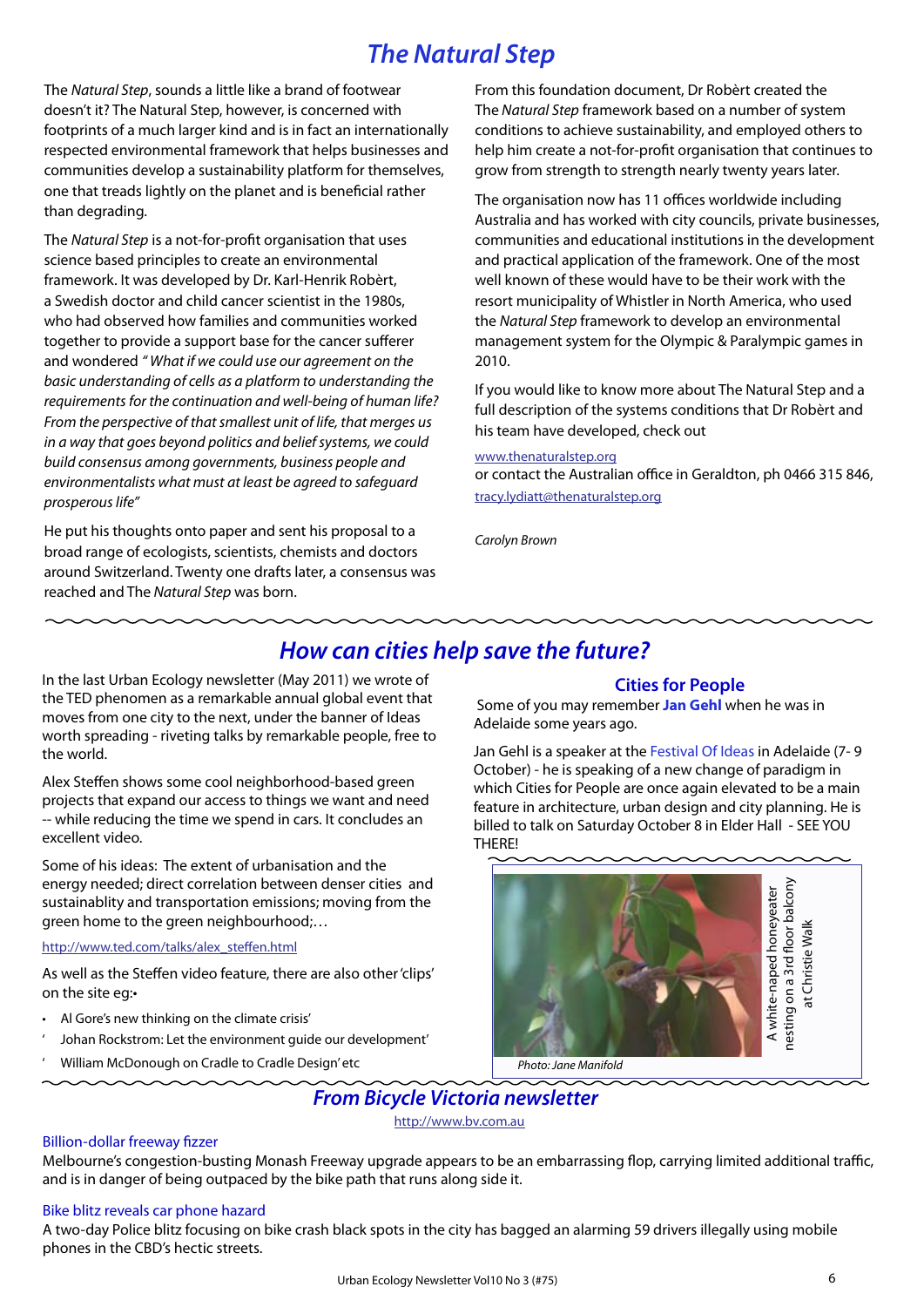## *More on Bicycles Beyond Safety in Numbers: Why Bike Friendly Cities are Safer*

Studies often show that bicyclists find "safety in numbers." Norman Garrick and Wes Marshall explain that the street design strategies that attract bike riders are the same ones that improve road safety for all road users.

Davis, California, is widely celebrated as the bicycling capital of the United States with over 16% of the population commuting to work on bikes. What is less well known is the fact that the traffic fatality rate in Davis is also unusually low, at about 1/10th of the California statewide rate. Although this fact is not widely disseminated, there is growing data showing that cities with very high use of bikes for routine transportation almost always have much lower than average traffic fatality rates.

The finding that most bike friendly cities are safer than average has been reinforced by the recent experience of cities such as Cambridge, MA, Portland, OR, and New York. These cities have garnered much press for their success in dramatically increasing bike use over the last several years. This increase in bike ridership has corresponded with an equally dramatic decrease in traffic fatality rates in all three cities.

Interestingly, the decrease in fatalities occurred not just for people on bikes, but for all classes of road users – including people in cars and people on foot. In other words, the increase in bike use has benefited all road users by helping transform the streets into safer places.…

[This article was taken from PLANETIZEN]

http://www.planetizen.com/

## *Eco-city dreaming comes true*



Sandy and Brian Loffler were early members of Urban Ecology Australia and, in 1999 became involved in the preliminary discussions and embryonic planning of the Christie Walk development. They've always 'held on' to their eco-city dream, as part of a shared vision for a better, fairer, more sustainable world. Now, 10 years on, the

Lofflers have fulfilled their dream by purchasing a Christie Walk apartment and living within the community.

Here's a heart-warming anecdote from Brian!

*'When we were asked what our dream features would be for a sustainable-living community, it all seemed pretty pie-in-the-sky, but the suggestions rolled in. We wanted a green community, comfortable for the residents but kind to the environment. We wanted a working alternative to urban sprawl. We wanted to help heal the web of life by bringing biodiversity back into the city. And we wanted a community, not just a collection of disconnected dwellings'.* 

*'It was 1999 and I was a member of Urban Ecology Australia. An allotment had been purchased for the development of our dream community, Christie Walk. Fast-forward a decade and if you visit that allotment now, you'll find the vision has become reality. Christie Walk has all the physical characteristics that we wanted – compact, low-impact apartments and townhouses that are a joy to live in, solar power generation, passive solar ventilation and good insulation, large-scale stormwater harvesting, minimized car-impact, and great biodiversity in the superb greenery that's so abundant'.*

*'But technical innovation doesn't make a community. That's where clever design came to the fore. Architect and co-founder of Urban Ecology, Paul Downton, insisted that the development would work better with fewer carparking spaces and more planting, seating and a shared kitchen garden. So, instead of the usual apartment-block landscape of driveways and parked cars, Christie Walk is* 

*a welcoming, green place that invites residents to wander through the garden, sit for a while and chat, or maybe go up to the rooftop garden for quiet meditation or a sunset meal. There are countless opportunities for community interaction, from the garden to the shared laundry, shared bike-shed or the community room'*

*'A couple of community members successfully lobbied a car-share company to bring their scheme to Adelaide, so now two car-share cars are permanently parked at the Christie Walk front door, making it feasible for community members to sell their cars, walk more and use car-share when necessary'.*

*'In the end, that's what makes the place both unique and special: enjoyable shared spaces, shared facilities and shared responsibility. The monthly site-maintenance working bee always stops for a mid-way morning teabreak that again maximizes opportunity for interaction and involvement'.*

*'But it was always intended to be more than a great place to live. We wanted it to be a working model to challenge the conventional approach to urban development, and to provide inspiration and ideas that others can use. As well as regular and very popular site tours, conducted by members of the community, Christie Walkers have turned the site tour into a DVD/CDROM resource pack and updated website so that many more people can take inspiration from its success'.*

Brian Loffler is a member of the New Internationalist Cooperative in Adelaide, Australia. (Article reproduced with permission from the New Internationalist magazine: newint.com.au – Sept 2011)

The Christie Walk Resource Pack is available:

#### newint.com.au/shop/

*\*Editor's Note: It has never been the intention of the UEA Newsletter to become a promotional vehicle for Christie Walk! This article is included because it is a reminder that the processes of dreaming, envisioning and, taking action/maintaining conviction and energy for a cause are of a long-term, incremental nature.*